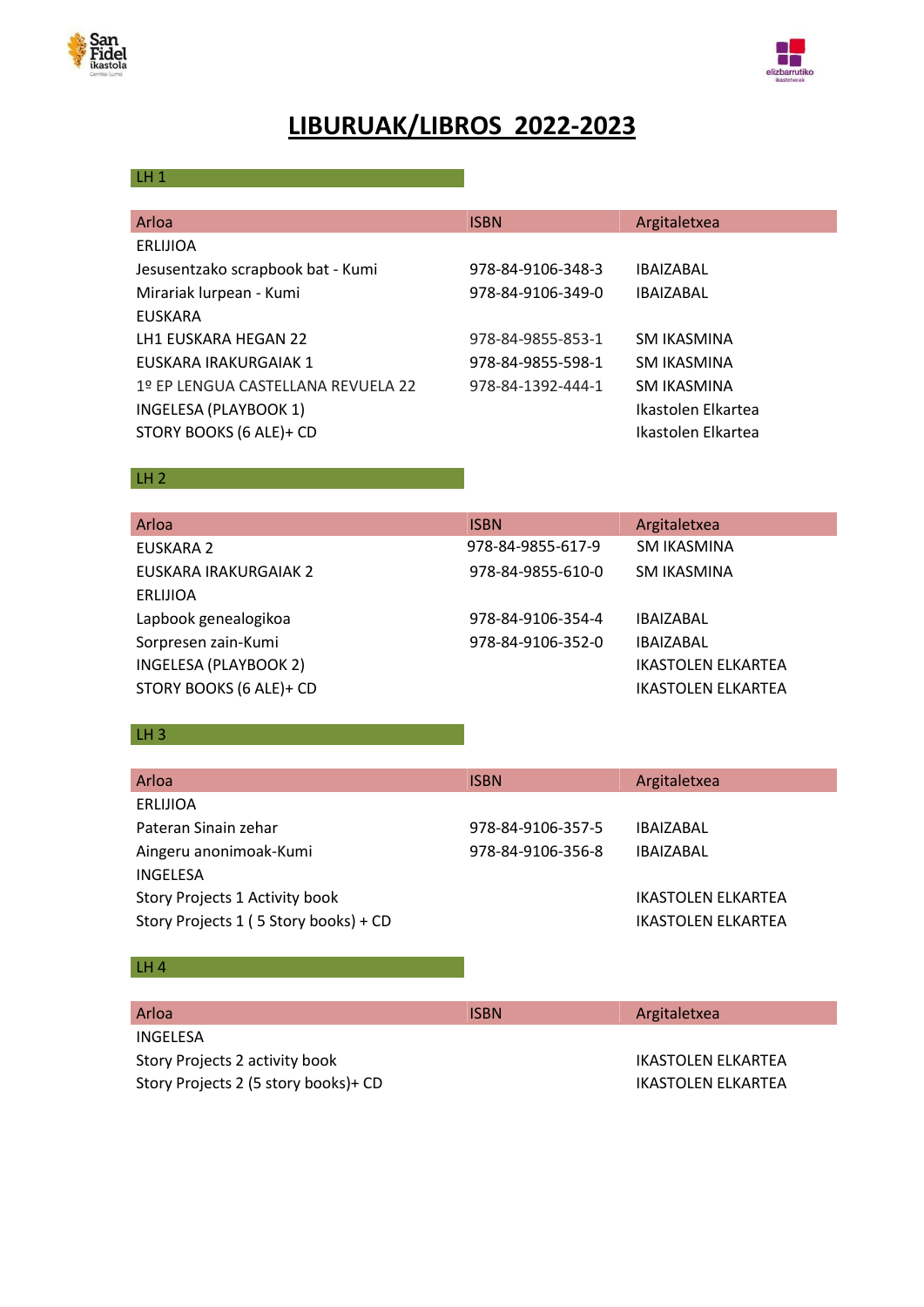



| <b>ERLIJIOA</b><br>Azken gudua-Kumi<br>Mundua hankaz gora-Kumi | 978-84-9106-360-5<br>978-84-9106-361-2 | <b>IBAIZABAL</b><br><b>IBAIZABAL</b>                  |
|----------------------------------------------------------------|----------------------------------------|-------------------------------------------------------|
| LH <sub>5</sub>                                                |                                        |                                                       |
| Arloa                                                          | <b>ISBN</b>                            | Argitaletxea                                          |
| <b>ERLIJIOA</b>                                                |                                        |                                                       |
| Azken eragina-Kumi                                             | 978-84-9106-366-7                      | <b>IBAIZABAL</b>                                      |
| Zure craft mundua-Kumi                                         | 978-84-9106-365-0                      | <b>IBAIZABAL</b>                                      |
| $LH_6$                                                         |                                        |                                                       |
| Arloa                                                          | <b>ISBN</b>                            | Argitaletxea                                          |
| <b>ERLIJIOA</b>                                                |                                        |                                                       |
| Emozioak agertokira-Kumi                                       | 978-84-9106-368-1                      | <b>IBAIZABAL</b>                                      |
| God Talent-Kumi                                                | 978-84-9106-369-8                      | <b>IBAIZABAL</b>                                      |
|                                                                |                                        |                                                       |
| DBH <sub>4</sub>                                               |                                        |                                                       |
| Arloa                                                          | <b>ISBN</b>                            | Argitaletxea                                          |
| Ingelesa B1+                                                   | 978-9925-30-743-2                      | Burlington                                            |
| Ingelesa B2                                                    | 978-9925-30-748-7                      | Burlington                                            |
|                                                                |                                        |                                                       |
|                                                                |                                        |                                                       |
| DBH <sub>3</sub>                                               |                                        |                                                       |
|                                                                |                                        |                                                       |
| Arloa                                                          | <b>ISBN</b>                            | Argitaletxea<br>Cambridge University Press            |
| IngelesaB1+                                                    | 978-1009-15-720-9<br>978-9925-30-502-5 |                                                       |
| IngelesaB1<br>Frantsesa                                        | 843-6016-73-580-3                      | <b>Cambridge University Press</b><br><b>MACMILLAN</b> |
|                                                                |                                        |                                                       |
| DBH <sub>2</sub>                                               |                                        |                                                       |
|                                                                |                                        |                                                       |
| Arloa                                                          | <b>ISBN</b>                            | Argitaletxea                                          |
| <b>INGELESA</b>                                                | 978-84-9036-096-5                      | Cambridge                                             |
| DBH <sub>1</sub>                                               |                                        |                                                       |
|                                                                |                                        |                                                       |
| Arloa                                                          | <b>ISBN</b>                            | Argitaletxea                                          |
| <b>INGELESA</b>                                                | 978-8-413-22194-6                      | Cambridge                                             |
| <b>FRANTSESA</b>                                               | 843-6016-7358-03                       | MacMillan                                             |